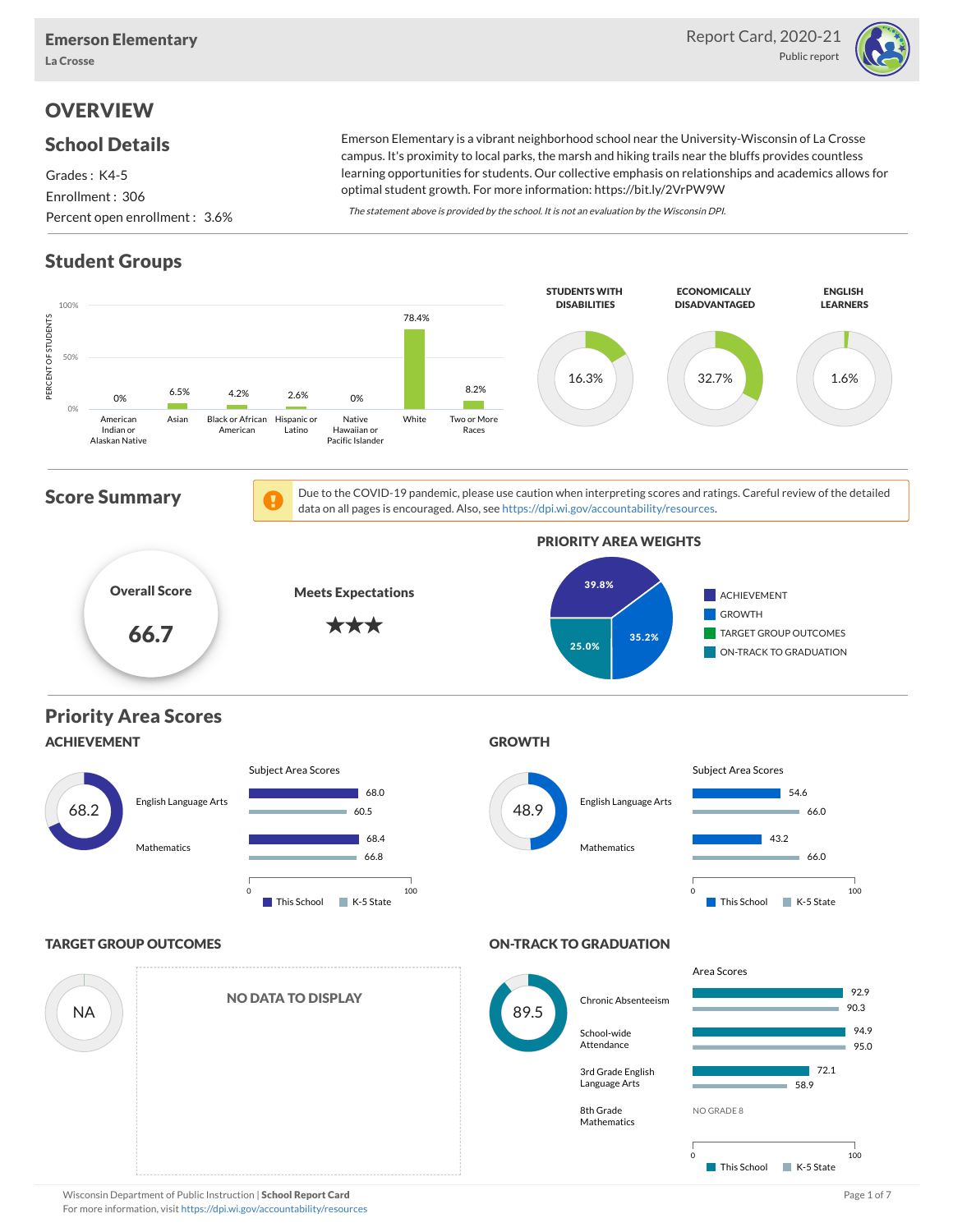La Crosse



# ACHIEVEMENT

This priority area summarizes how this school's students performed on state assessments using a points-based proficiency system that gives partial credit for Basic test performance and extra credit for Advanced performance. The score is a multi-year average of English language arts and mathematics subscores.

### Priority Area Score



### Student Group Achievement, 2020-21 (for information only)

Group size is given in parentheses. Groups with fewer than 20 students are not displayed.

#### ENGLISH LANGUAGE ARTS



### Performance Levels by Year

These graphs show school-wide percentages and group sizes of students performing at each level.

### ENGLISH LANGUAGE ARTS



#### **MATHEMATICS**

**MATHEMATICS** 



Wisconsin Department of Public Instruction | School Report Card Page 2 of 7 and 2008 and 2009 and 2 of 7 and 2 of 7

For more information, visit <https://dpi.wi.gov/accountability/resources>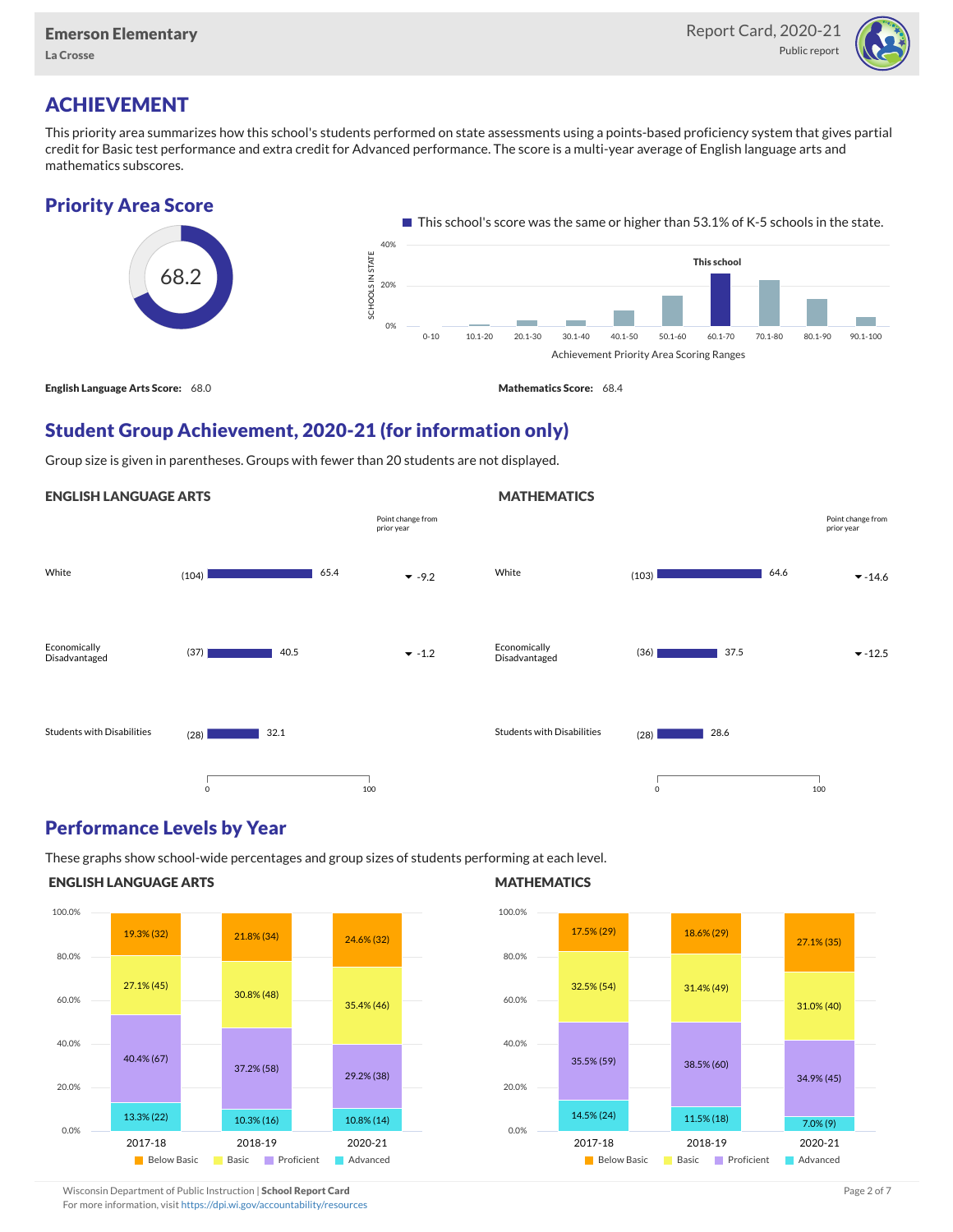

# ACHIEVEMENT - ADDITIONAL INFORMATION

The data on this page is for information only.

# Test Participation Rates, 2020-21

| <b>ENGLISH LANGUAGE ARTS</b> |                             | <b>MATHEMATICS</b> |                             |  |  |  |  |  |
|------------------------------|-----------------------------|--------------------|-----------------------------|--|--|--|--|--|
| All students                 | Lowest-participating group: | All students       | Lowest-participating group: |  |  |  |  |  |
|                              | Economically Disadvantaged  |                    | Economically Disadvantaged  |  |  |  |  |  |
| 92.4%                        | 88.9%                       | 91.7%              | 86.7%                       |  |  |  |  |  |

### Student Group Performance Levels by Year

Groups with any full academic year students in tested grades are shown.

#### ENGLISH LANGUAGE ARTS

|                                   | 2017-18          |          |            |         |                    |                  | 2018-19   |            |           |                | 2020-21          |           |            |                      |                    |
|-----------------------------------|------------------|----------|------------|---------|--------------------|------------------|-----------|------------|-----------|----------------|------------------|-----------|------------|----------------------|--------------------|
|                                   | Total#<br>Tested | Advanced | Proficient | Basic   | <b>Below Basic</b> | Tested<br>Total# | Advanced  | Proficient | Basic     | Below<br>Basic | Tested<br>Total# | Advanced  | Proficient | Basic                | <b>Below Basic</b> |
| All Students: K-5 State           | 192,784          | 7.3%     | 35.1%      | 34.5%   | 23.2%              | 189,032          | 6.7%      | 33.7%      | 34.8%     | 24.8%          | 158,545          | 5.8%      | 31.3%      | 35.0%                | 27.9%              |
| <b>All Students</b>               | 166              | 13.3%    | 40.4%      | 27.1%   | 19.3%              | 156              | 10.3%     | 37.2%      | 30.8%     | 21.8%          | 130              | 10.8%     | 29.2%      | 35.4%                | 24.6%              |
| American Indian or Alaskan Native | $\angle 20$      | $\star$  | $\star$    | ٠       | $\star$            | $\Omega$         | <b>NA</b> | <b>NA</b>  | <b>NA</b> | <b>NA</b>      | $\Omega$         | <b>NA</b> | <b>NA</b>  | <b>NA</b>            | <b>NA</b>          |
| Asian                             | $\sim 20$        | $\star$  | $\star$    | ٠       | $\star$            | $\sim 20$        | $\star$   | $\star$    | $\star$   | $\star$        | $\sim 20$        | $\star$   | $\star$    | $\ddot{}$            |                    |
| <b>Black or African American</b>  | $\sim 20$        |          | $\star$    |         | $\star$            | $\angle 20$      | $\star$   | $\star$    | $\star$   | $\star$        | $\sim 20$        | $\star$   | $\star$    |                      |                    |
| Hispanic or Latino                | $\angle 20$      | $\star$  | $\star$    | ٠       | $\star$            | $\mathbf 0$      | <b>NA</b> | <b>NA</b>  | <b>NA</b> | <b>NA</b>      | $\sim 20$        | $\star$   | $\star$    | $\ddot{\phantom{1}}$ |                    |
| White                             | 126              | 15.1%    | 49.2%      | 24.6%   | 11.1%              | 120              | 9.2%      | 44.2%      | 33.3%     | 13.3%          | 104              | 9.6%      | 32.7%      | 36.5%                | 21.2%              |
| Two or More Races                 | $\sim 20$        |          | $\star$    | $\star$ | $\star$            | 22               | 22.7%     | 9.1%       | 22.7%     | 45.5%          | $\angle 20$      | $\star$   | $\star$    |                      |                    |
| <b>Economically Disadvantaged</b> | 65               | 4.6%     | 26.2%      | 33.8%   | 35.4%              | 48               | 2.1%      | 20.8%      | 35.4%     | 41.7%          | 37               | 0.0%      | 27.0%      | 27.0%                | 45.9%              |
| <b>English Learners</b>           | $\sim 20$        | $\star$  | $\star$    | $\star$ | $\star$            | $\sim 20$        | $\star$   | $\star$    | $\star$   | $\star$        | $\sim 20$        | $\star$   | $\star$    |                      |                    |
| <b>Students with Disabilities</b> | 21               | $0.0\%$  | 23.8%      | 19.0%   | 57.1%              | $\sim 20$        | $\star$   | $\star$    | $\star$   | $\star$        | 28               | 3.6%      | 17.9%      | 17.9%                | 60.7%              |

#### **MATHEMATICS**

|                                   | 2017-18           |           |            |         |                |                  | 2018-19   |            |                      | 2020-21        |                  |           |            |           |                |
|-----------------------------------|-------------------|-----------|------------|---------|----------------|------------------|-----------|------------|----------------------|----------------|------------------|-----------|------------|-----------|----------------|
|                                   | Total #<br>Tested | Advanced  | Proficient | Basic   | Below<br>Basic | Tested<br>Total# | Advanced  | Proficient | Basic                | Below<br>Basic | Tested<br>Total# | Advanced  | Proficient | Basic     | Below<br>Basic |
| All Students: K-5 State           | 193,134           | 11.3%     | 35.2%      | 32.5%   | 21.0%          | 189,328          | 12.0%     | 34.8%      | 32.0%                | 21.2%          | 158,380          | 10.1%     | 32.3%      | 32.1%     | 25.6%          |
| <b>All Students</b>               | 166               | 14.5%     | 35.5%      | 32.5%   | 17.5%          | 156              | 11.5%     | 38.5%      | 31.4%                | 18.6%          | 129              | 7.0%      | 34.9%      | 31.0%     | 27.1%          |
| American Indian or Alaskan Native | $\angle 20$       | $\star$   | $\star$    | 大       | $\star$        | $\Omega$         | <b>NA</b> | <b>NA</b>  | <b>NA</b>            | <b>NA</b>      | $\Omega$         | <b>NA</b> | <b>NA</b>  | <b>NA</b> | <b>NA</b>      |
| Asian                             | $\sim 20$         | $\ddot{}$ | ٠          | ٠       | $\star$        | $\leq 20$        | $\star$   | $\star$    | $\star$              | $\star$        | $\sim 20$        | $\star$   | $\star$    |           |                |
| <b>Black or African American</b>  | $\angle 20$       |           | $\star$    | ٠       | $\star$        | $\angle 20$      | $\star$   | $\star$    | $\ddot{\phantom{1}}$ | $\star$        | $\angle 20$      | $\star$   | $\star$    |           |                |
| Hispanic or Latino                | $\angle 20$       |           | $\star$    | $\star$ | $\star$        | $\mathbf 0$      | <b>NA</b> | <b>NA</b>  | <b>NA</b>            | <b>NA</b>      | $\angle 20$      | $\star$   | $\star$    |           |                |
| White                             | 126               | 15.1%     | 43.7%      | 30.2%   | 11.1%          | 120              | 12.5%     | 45.0%      | 30.8%                | 11.7%          | 103              | 6.8%      | 39.8%      | 29.1%     | 24.3%          |
| Two or More Races                 | $\sim 20$         | $\ddot{}$ | $\star$    | $\star$ | $\star$        | 22               | 13.6%     | 18.2%      | 31.8%                | 36.4%          | $\sim 20$        | $\star$   | $\star$    |           |                |
| <b>Economically Disadvantaged</b> | 65                | 4.6%      | 21.5%      | 41.5%   | 32.3%          | 48               | 2.1%      | 27.1%      | 39.6%                | 31.3%          | 36               | 0.0%      | 22.2%      | 30.6%     | 47.2%          |
| English Learners                  | $\sim 20$         | $\star$   | $\star$    | $\star$ | $\star$        | $\angle 20$      | $\star$   | $\star$    | $\star$              | $\star$        | $\angle 20$      | $\star$   | $\star$    |           |                |
| <b>Students with Disabilities</b> | 21                | 9.5%      | 14.3%      | 38.1%   | 38.1%          | $\sim 20$        | $\star$   | $\star$    | $\ddot{\phantom{1}}$ | $\star$        | 28               | 0.0%      | 21.4%      | 14.3%     | 64.3%          |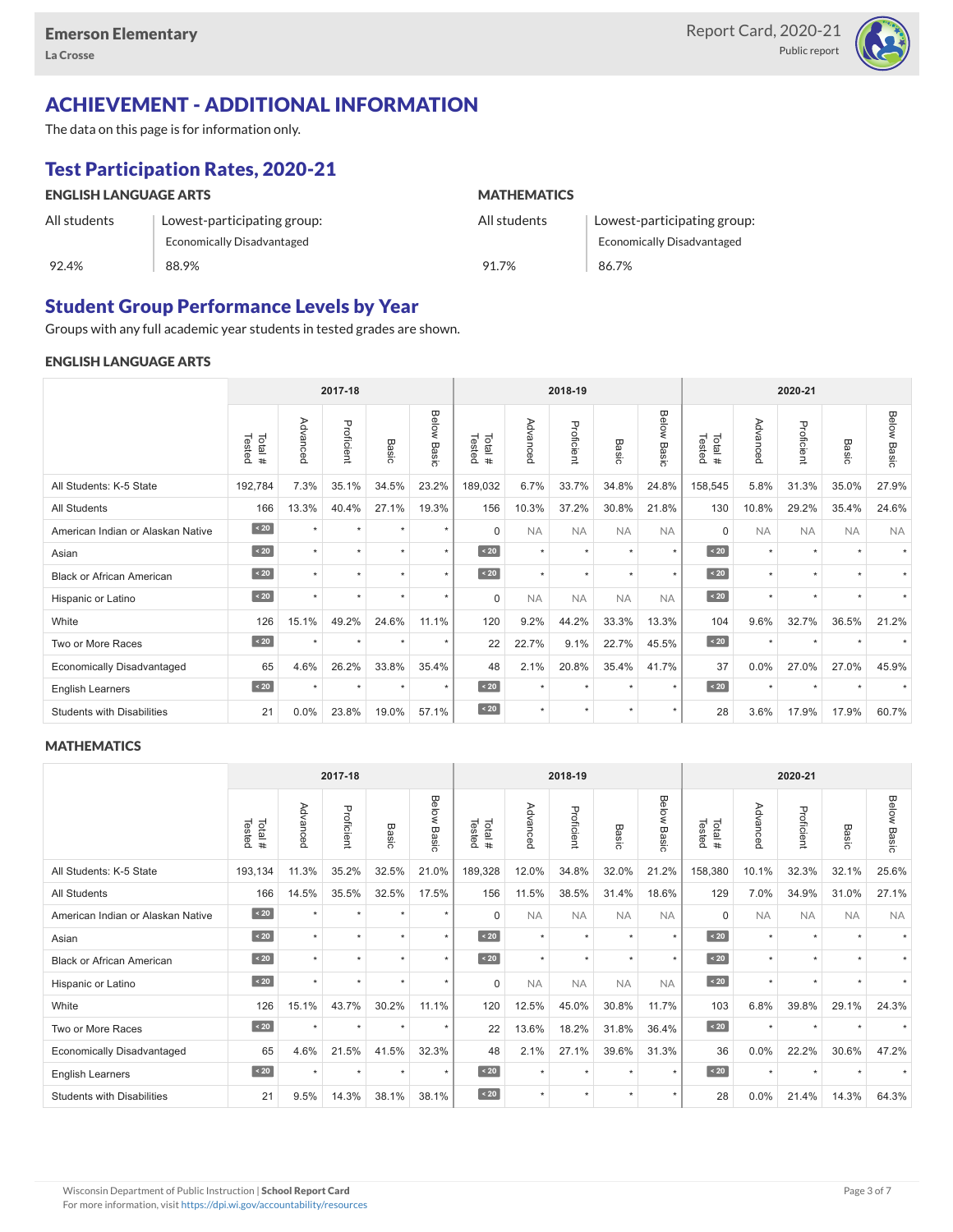

# **GROWTH**

This priority area measures year-to-year student progress on statewide tests. It uses a value-added model that seeks to control for circumstances beyond the influence of educators. A high value-added score means that on average students in the school are progressing more quickly than other, similar students. Growth is scored from 0 to 100 to match the other priority areas and is a conversion from the roughly 0 to 6 value-added score.



# Student Group Value-Added (for information only)

Value-added scores cover an approximately 0-6 range. Higher scores mean greater positive impact. A score of 3.0 is average. Group size is shown in parentheses. Groups with fewer than 20 students are not displayed. Shaded boxes indicate higher-than-average scores.

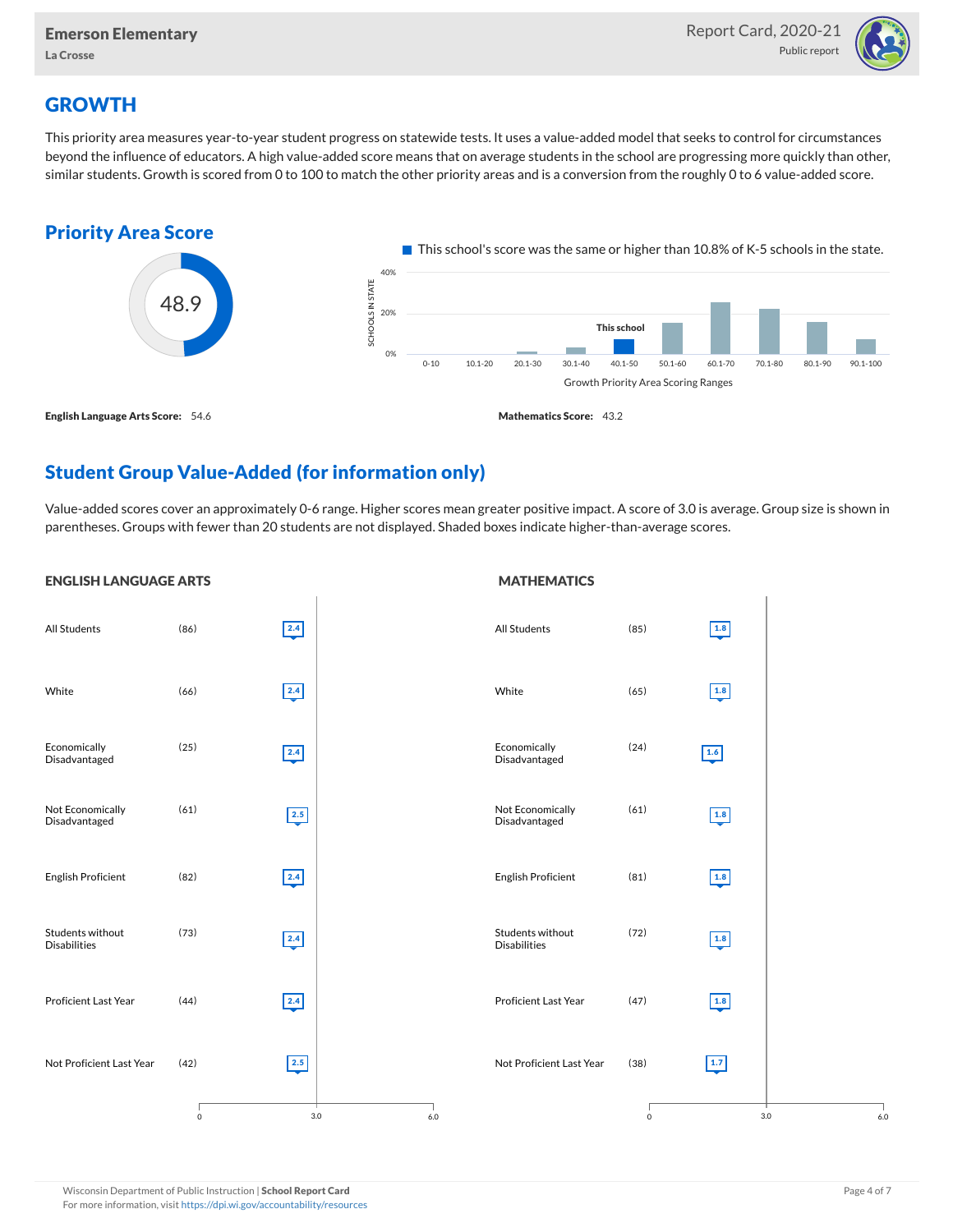

# TARGET GROUP OUTCOMES

This priority area examines outcomes for students with the lowest test scores — the Target Group. It is designed to promote equity by helping schools focus on learners who need the most support while also improving outcomes for all students. The priority area score combines component scores for achievement, growth, chronic absenteeism, and attendance or graduation rate. Data are not displayed when target groups have fewer than 20 students.

### Priority Area Score



### Component Scores

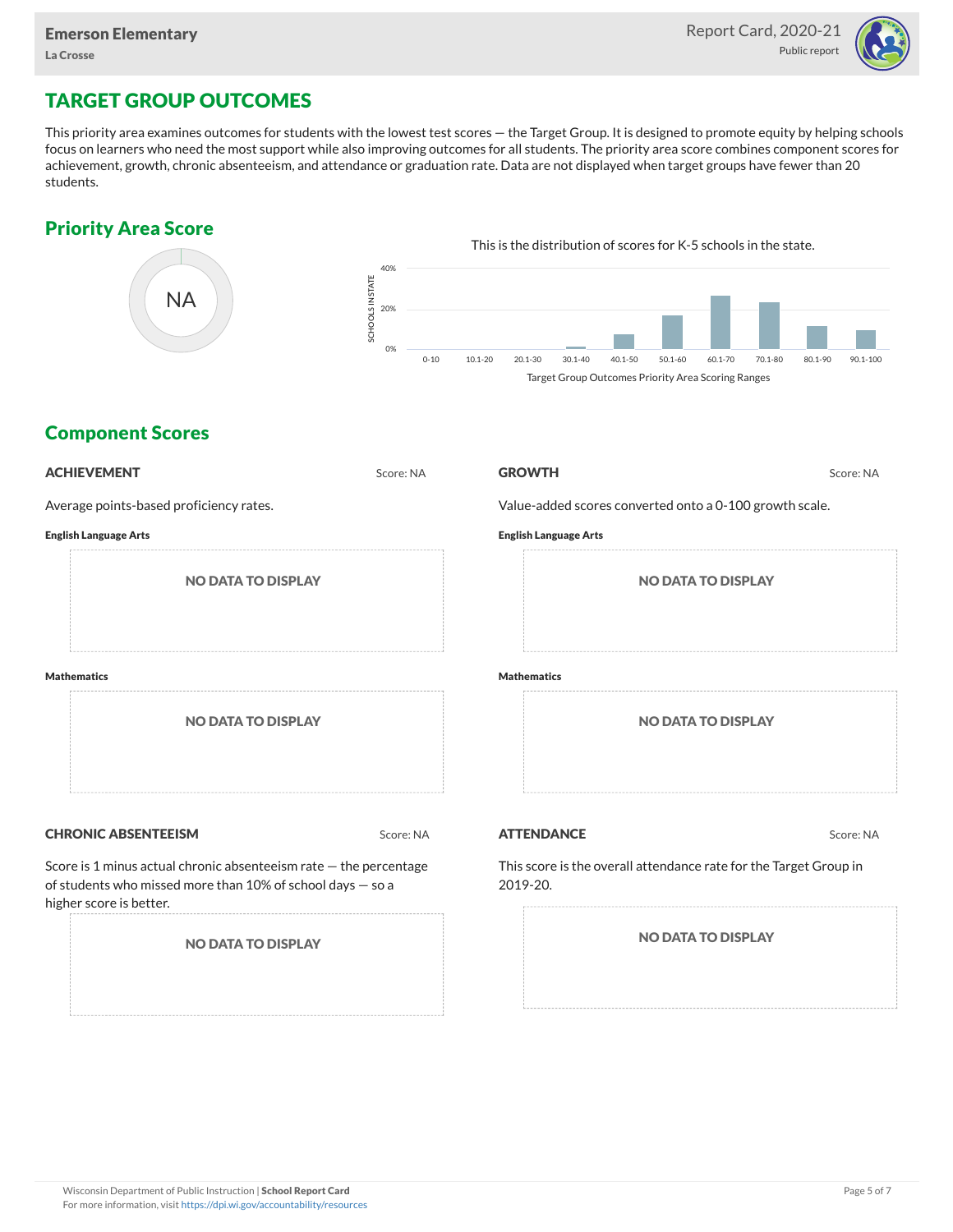

# ON-TRACK TO GRADUATION

This priority area indicates how successfully students are progressing toward completing their K-12 education. The score combines component scores for measures of student engagement and achievement.

#### Priority Area Score  $\blacksquare$  This school's score was the same or higher than 62.2% of K-5 schools in the state. 75% This school OLS IN STATE<br>,<br>, 89.5 50% 25% e<br>Sc **College**  $0<sup>0</sup>$ 0-10 10.1-20 20.1-30 30.1-40 40.1-50 50.1-60 60.1-70 70.1-80 80.1-90 90.1-100 On- Track to Graduation Priority Area Scoring Ranges

### Component Scores



Score is 1 minus actual chronic absenteeism rate — the percentage of students who missed more than 10% of school days — so a higher score is better.



**SCHOOL-WIDE ATTENDANCE** Score: 94.9

This score is the overall attendance rate for the school in 2019-20.



**3RD GRADE ENGLISH LANGUAGE ARTS** Score: 72.1

Average points-based proficiency rates.



#### **8TH GRADE MATHEMATICS** Score: NA

Average points-based proficiency rates.

NO GRADE 8